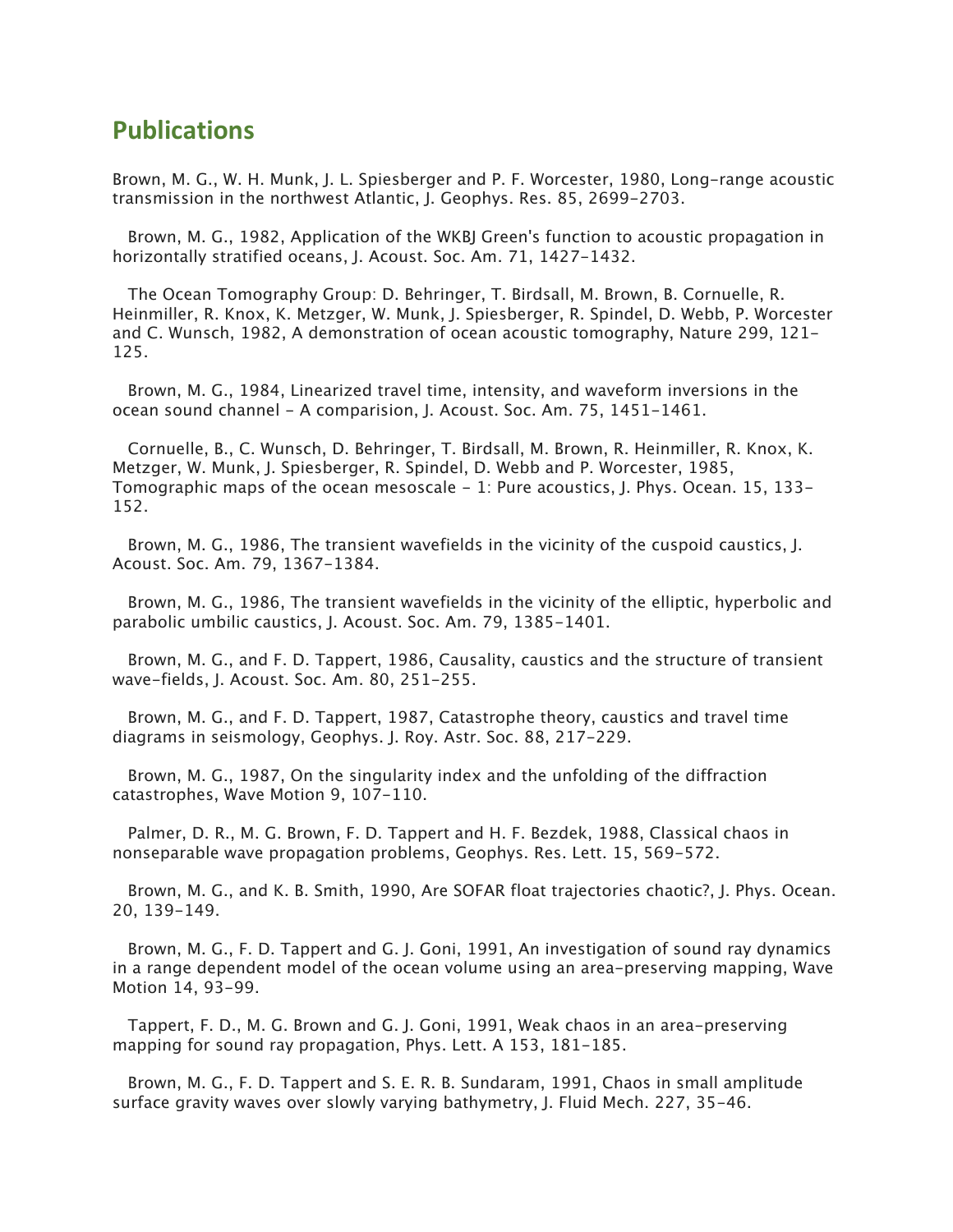Brown, M. G., and K. B. Smith, 1991, Ocean stirring and chaotic low-order dynamics, Phys. Fluids A 3, 1186-1192.

 Smith, K. B., M. G. Brown and F. D. Tappert, 1992, Ray chaos in underwater acoustics, J. Acoust. Soc. Am. 91, 1939-1949.

 Smith, K. B., M. G. Brown and F. D. Tappert, 1992, Acoustic ray chaos induced by mesoscale ocean structure, J. Acoust. Soc. Am. 91, 1950-1959.

 Bauer, S. T., and M. G. Brown, 1992, Empirical low-order ENSO dynamics, Geophys. Res. Lett. 19, 2055-2058.

 Brown, M. G., 1994, A Maslov-Chapman wavefield representation for wide-angle oneway propagation, Geophys. J. Intl. 116, 513-526.

 Brown, M. G., and R. M. Samelson, 1994, Particle motion in vorticity-conserving, twodimensional incompressible flows, Phys. Fluids 6, 2875-2876.

 Tappert, F. D., and M. G. Brown, 1996, Asymptotic phase errors in parabolic approximations to the one-way Helmholtz equation, J. Acoust. Soc. Am. 99, 1405-1413.

 Brown, M. G., and F. D. Tappert, 1996, Comments on `Overcoming ray chaos' [J. Acoust. Soc. Am. 95, 3167-3170 (1994)], J. Acoust. Soc. Am. 100, 1234-1239.

 Brown, M. G., J. Viechnicki and F. D. Tappert, 1996, On the measurement of modal group time delays in the deep ocean, J. Acoust. Soc. Am. 100, 2093-2102.

 Brown, M. G., and J. Viechnicki, 1998, Stochastic ray theory for long-range sound propagation in deep ocean environments, J. Acoust. Soc. Am. 104, 2090-2104.

 Colosi, J. A., and M. G. Brown, 1998, Efficient numerical simulation of stochastic internal wave induced sound speed perturbation elds, J. Acoust. Soc. Am. 103, 2232-2235.

 Brown, M. G., 1998, Phase space structure and fractal trajectories in 1 1/2 degree of freedom Hamiltonian systems whose time dependence is quasiperiodic, Nonlinear Processes Geophys. 5, 69-74.

 Brown, M. G., 2000, The Maslov integral representation of slowly-varying dispersive wavetrains in inhomogeneous moving media, Wave Motion 32, 247-266.

 Brown, M. G., 2001, Space-time surface gravity wave caustics: Structurally stable extreme wave events, Wave Motion 33, 117-143.

 Brown, M. G., and A. Jensen, 2001, Experiments on focusing unidirectional water waves, J. Geo- phys. Res. 106 , 16917-16928.

 Brown, M. G., J. A. Colosi, S. Tomsovic, A. L. Virovlyansky, M. A. Wolfson, G. M. Zaslavsky, 2003, Ray dynamics in long-range deep ocean sound propagation, J. Acoust. Soc. Am. 113, 2533-2547.

Beron-Vera, F. J., M. G. Brown, J. A. Colosi, S. Tomsovic, A. L. Virovlyansky, M. A. Wolfson,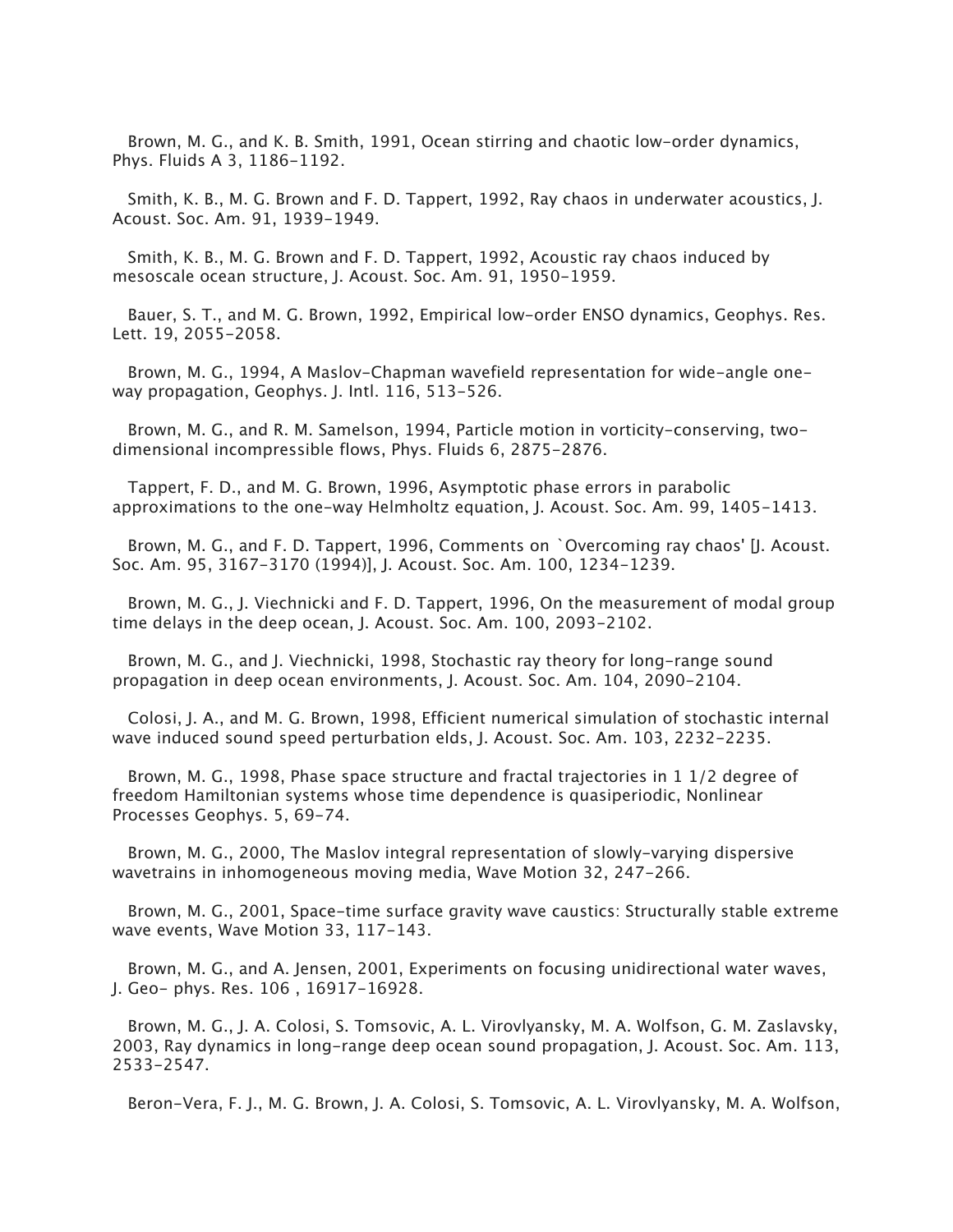G. M. Zaslavsky, 2003, Ray dynamics in a long-range acoustic propagation experiment, J. Acoust. Soc. Am. 114, 1226-1242.

 Beron-Vera, F. J., and M. G. Brown, 2003, Ray stability in weakly range-dependent sound channels, J. Acoust. Soc. Am. 114, 122-130.

 Beron-Vera, F. J., M. J. Olascoaga and M. G. Brown, 2004, Passive tracer patchiness and particle trajectory stability in incompressible two-dimensional flows, Nonlin. Processes in Geophys. 11(1), 67-74 (1607-7946/npg/2004-11-67).

 Beron-Vera, F. J., and M. G. Brown, 2004, Travel time stability in weakly range-dependent sound channels, J. Acoust. Soc. Am. 115, 1068-1077.

 Brown, M. G., F. J. Beron-Vera, I. Rypina and I. Udovydchenkov, 2005, Rays, modes, wavefield structure and waveeld stability, J. Acoust. Soc. Am. 117, 1607-1610.

 Rypina, I. I., I. A. Udovydchenkov and M. G. Brown, 2006, A transformation of the environment eliminates parabolic equation phase errors, J. Acoust. Soc. Am. 120, 1295- 1304.

 Olascoaga, M. J., I. I. Rypina, M. G. Brown, F. J. Beron-Vera, H. Kocak, L. E. Brand, G. R. Halliwell and L. K. Shay, 2006, Persistent transport barrier on the West Florida Shelf, Geophys. Res. Lett. 33, L22603, doi:10.1029/2006GL027800.

 Rypina, I. I., M. G. Brown, F. J. Beron-Vera, H. Kocak, M. J. Olascoaga and I. A. Udovydchenkov, 2007, On the Lagrangian dynamics of atmospheric zonal jets and the permeability of the stratospheric polar vortex, J. Atmos. Sci. 64, 3595-3610.

 Rypina, I. I., M. G. Brown, F. J. Beron-Vera, H. Kocak, M. J. Olascoaga and I. A. Udovydchenkov, 2007, Robust transport barriers resulting from strong KAM stability, Phys. Rev. Lett. 98, 104102, doi:10.1103/PhysRevLett.98.104102.

 Rypina, I. I., and M. G. Brown, 2007, On the width of a ray, J. Acoust. Soc. Am. 122, 1440-1448.

 Udovydchenkov, I. A., and M. G. Brown, 2008, Modal group time spreads in weakly range dependent deep ocean environments, J. Acoust. Soc. Am. 123, 41-50.

 Beron-Vera, F. J., M. G. Brown, M. J. Olascoaga, I. I. Rypina, H. Kocak and I. A. Udovydchenkov, 2008, Zonal jets as transport barriers in planetary atmospheres, J. Atmos. Sci. 65, 3316-3326, doi:10.1175/2008JAS2579.1.

 Rypina, I. I., M. G. Brown and H. Kocak, 2009, Transport in an idealized three-gyre system with application to the Adriatic Sea, J. Phys. Ocean. 39, 675-690, doi:10.1175/2008JPO3975.1.

 Beron-Vera, F. J., and M. G. Brown, 2009, Underwater acoustic beam dynamics, J. Acoust. Soc. Am. 126, 80-91.

 Beron-Vera, F. J., M. J. Olascoaga, M. G. Brown, H. Kocak and I. I. Rypina, 2010, Invarianttori- like Lagrangian coherent structures in geophysical flows, Chaos 20, 017514, doi10.1063/1.3271342.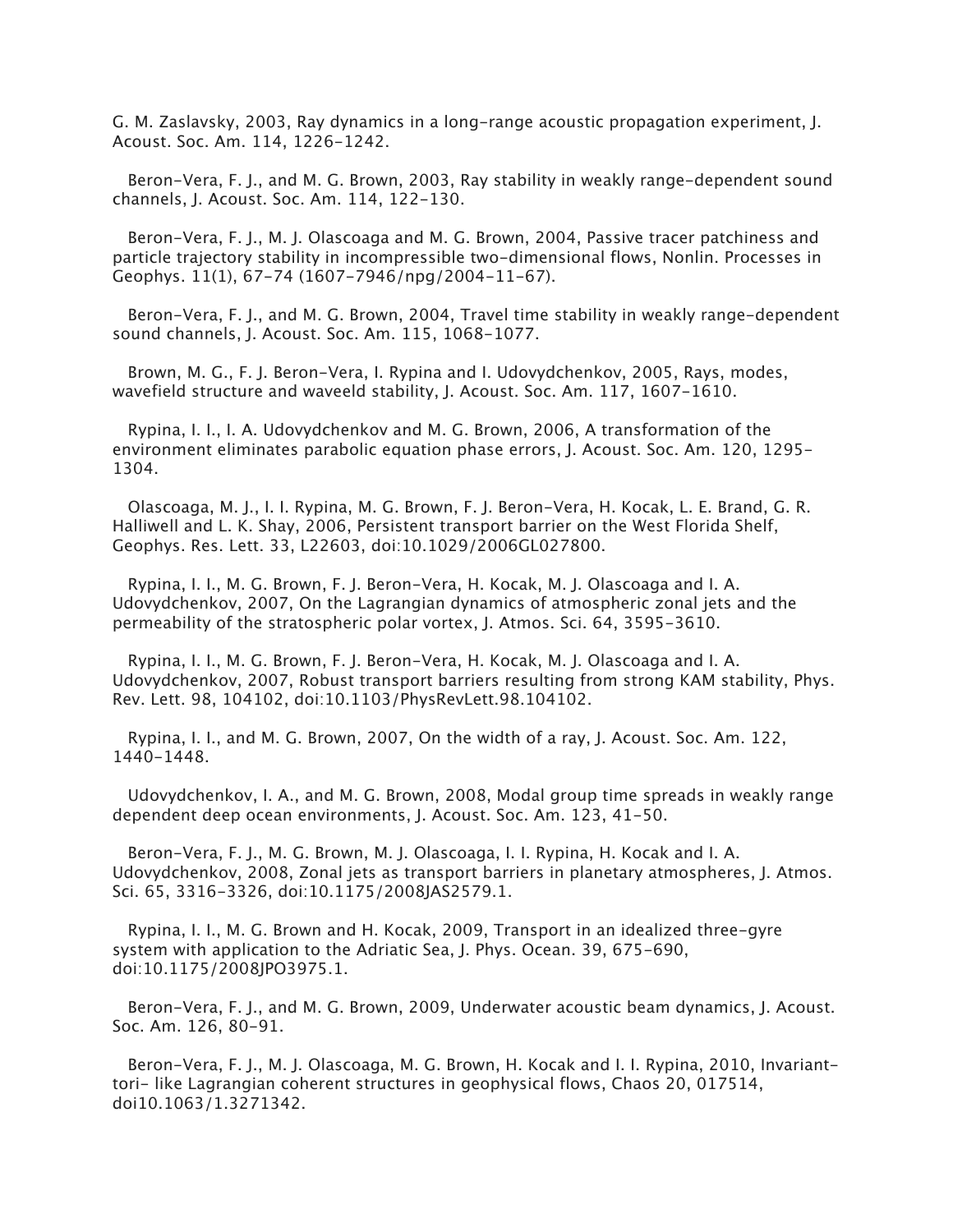Udovydchenkov, I. A., I. I. Rypina and M. G. Brown, 2010, Mode filters and energy conservation, J. Acoust. Soc. Am. 127, EL185-EL191.

 Rypina, I. I., S. Scott, L. J. Pratt and M. G. Brown, 2011, Investigating the connection between complexity of isolated trajectories and Lagrangian coherent structures, Nonlin. Proc. Geoph 18, 1-11, doi:10.5194.

 Brown, M. G., 2011, Noise interferometry in an inhomogeneous environment in the geometric limit, J. Acoust. Soc. Am. 130(4), EL173-EL179.

 Beron-Vera, F. J., M. J. Olascoaga, M. G. Brown and H. Kocak, 2012, Zonal jets as meridional transport barriers in the subtropical and polar lower stratosphere, J. Atmos. Sci. 69, 741-752, doi:10.1175/JAS-D-11-084.1.

 Udovydchenkov, I. A., M. G. Brown, T. F. Duda, J. A. Mercer, R. K. Andrew, P. F. Worcester, M. A. Dzieciuch, B. M. Howe and J. A. Colosi, 2012, Modal analysis of the range evolution of broadband wavefields in the North Pacific Ocean: Low mode numbers, J. Acoust. Soc. Am. 131, 4409-4427.

 Udovydchenkov, I. A., M. G. Brown and T. F. Duda, 2012, Piecewise coherent mode processing acoustic measurements made on two nearby vertical line arrays, J. Acoust. Soc. Am. 131, EL492- EL498.

 Olascoaga, M. J., M. G. Brown, F. J. Beron-Vera and H. Kocak, 2012, Stratospheric winds, trans- port barriers and the 2011 Arctic ozone hole, Nonlin. Proc. Geophys. 19, 1-6, doi:10.5194/npg-19- 1-2012.

 Brown, M. G., and I. A. Udovydchenkov, 2013, Underwater communication using weakly dispersive modes, Acoust. Phys. 59(5), 533-538, doi:10.1134/S1063771013050199.

 Udovydchenkov, I. A., M. G. Brown, T. F. Duda, P. F. Worcester, M. A. Dzieciuch, J. A. Mercer, R. K. Andrew, B. M. Howe and J. A. Colosi, 2013, Weakly dispersive modal pulse propagation in the North Pacific Ocean, J. Acoust. Soc. Am. 134, 3386-3394.

 Song, H. C., B. M. Howe, M. G. Brown and R. K. Andrew, 2014, Diversity-based acoustic commu- nication with a glider in deep water , J. Acoust. Soc. Am. 135, 1023-1026, doi:10.1121/1.4864299

 Brown, M. G., O. A. Godin, N. J. Williams, N. A. Zabotin, L. Zabotina and G. J. Banker, 2014, Acoustic Green's function extraction from ambient noise in a coastal ocean environment, Geophys. Res. Lett. 41, doi:10.1002/2014GL060926.

 Godin, O. A., N. A. Zabotin, L. Zabotina, M. G. Brown, N. J. Williams, 2014, Passive acoustic measurements of flow velocity in the Straits of Florida, submitted to J. Acoust. Soc. Am.

19. Other works, publications and abstracts:

 Bache, T. C., T. G. Barker, M. G. Brown, K. D. Pyatt and H. J. Swanger, 1980, The underwater acoustic signature of a nuclear explosion at the ocean surface, Systems Science and Software Technical Report SSS-R-80-4586, 1980.

 Brown, M. G., 1982, Inverting for the ocean sound speed structure, Ph.D. dissertation, University of California, San Diego.

 Brown, M. G., 1983, The identification and inversion of acoustic multipath data at long range in the ocean, PAME Proceedings, NORDA Technical Note 176, 189-199.

 Brown, M. G., 1983, An introductory wave mechanics course in the Ocean Engineering program at the University of Miami, Proc. ASEE Conf., Rochester, N. Y.

 Brown, M. G., 1986, Underwater sound, in McGraw-Hill Yearbook of Science and Technology, McGraw-Hill, New York, 476-478.

 Brown, M. G., and B. K. Emmett, 1986, Edge diffraction of transient non-dispersive waves and the B1 impulse catastrophe | Theory and experiment, Univ. of Miami Technical Report,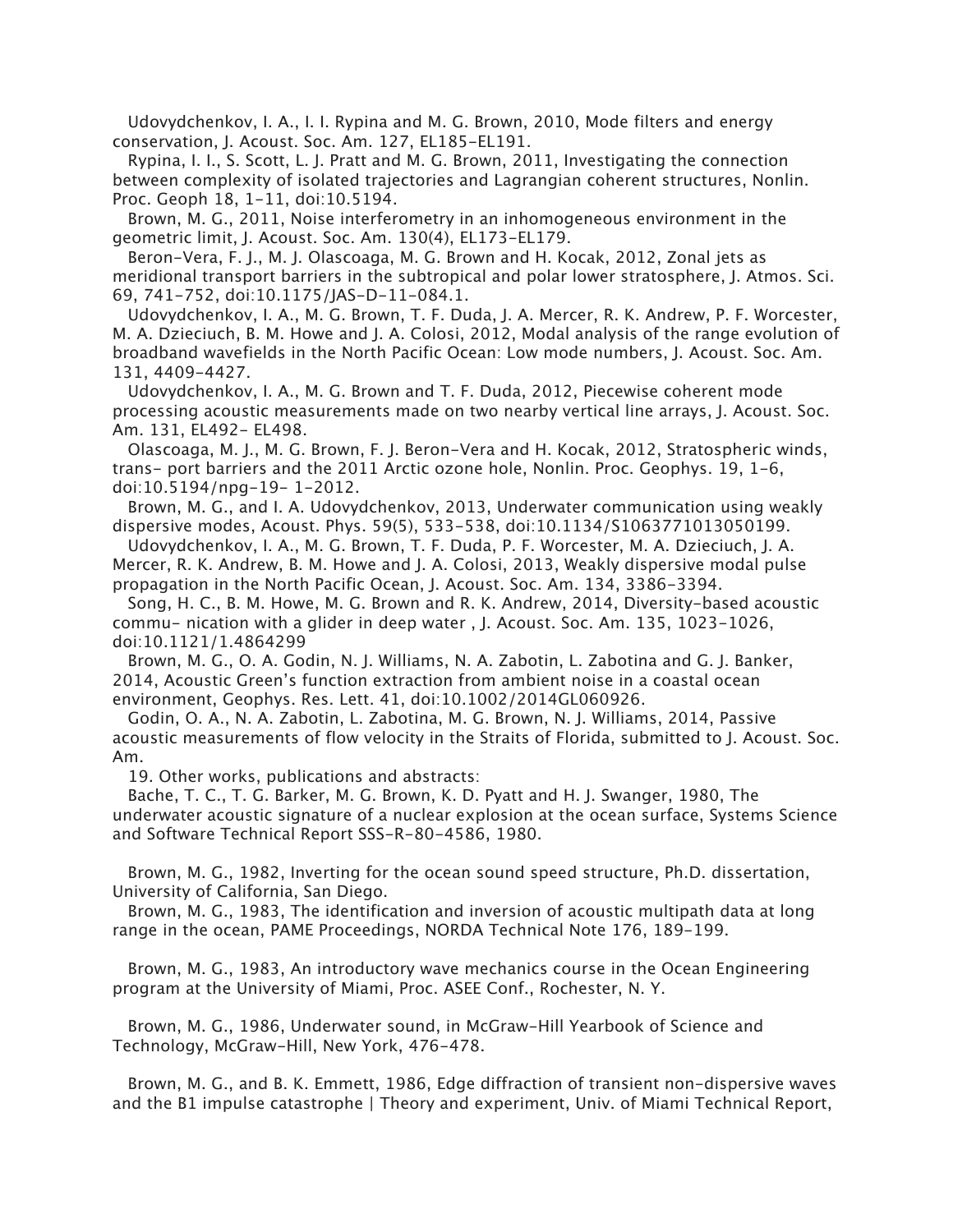RSMASTR86-006.

 Goni, G. J., F. D. Tappert and M. G. Brown, 1989, Numerical experiments on the standard mapping, University of Miami Technical Report, RSMAS-TR-89-005.

 Brown, M. G., F. D. Tappert, G. J. Goni and K. B. Smith, 1991, Chaos in underwater acoustics, in Ocean Variability and Acoustic Propagation, J. Potter and A.Warn-Varnas (eds), Kluwer Academic Publishers, Dordrect, 139-160.

 Brown, M. G., and H. A. DeFerrari, 1991, Are centimeter accuracy measurements of relative sea floor displacements feasible?, in Proceedings of the International Symposium on Marine Positioning (IN-SMAP 90), Marine Technology Society, PIP printing, Rockville, 88- 92.

 Brown, M. G., 1993, Chaos in Ocean Physics, in Proceedings of the Aha Huliko'a Hawaiian Winter Workshop on Statistical Methods in Physical Oceanography, P. Muller and D. Henderson (eds), SOEST Publication Services, 373-380.

 Brown, M. G., 1996, Nonlinear waveform inversion in crosswell tomography, in Proceedings of the Super Crosswell Tomography and CORK Experiment Workshop of the JAMSTEC International Symposium on Deep Sea Research in Subduction Zones, Spreading Centers, and Backarc Basins, Tokyo, Japan.

 Brown, M. G., 2003, Review of "Seismic Ray Theory" by Vlastislav Cerveny, J. Acoust. Soc. Am.113, 14.

 Duda, T. F., A. K. Morozov, B. M. Howe, M. G. Brown, K. Speer, P. Lazarevich, P. F. Worcester and B. D. Cornuelle, 2006, Evaluation of a long-range joint acoustic navigation/thermometry system, Oceans06, Marine Technology Society, Boston, 060407- 31, 6 pp.

 Tomsovic, S. and M. G. Brown, Ocean acoustics: a novel laboratory for wave chaos, in New Directions in Linear Acoustics and Vibration, R. Weaver and M. Wright, (eds), Cambridge University Press, Cambridge, 2008, 186-206.

 20. Other works accepted for publication PROFESSIONAL

 21. Funded Research Performed (include all grants received in the last five years, identifying the principal investigator and the amounts and dates of the awards):

 Brown, M. G., Time domain studies of acoustic wave propagation in the ocean, ONR, 12/82-11/83,\$68,000.

 Brown, M. G., Time domain studies of acoustic wave propagation in the ocean, ONR, 12/83-9/84, \$73,257.

 Brown, M. G., Time domain studies of acoustic wave propagation in the ocean, ONR, 10/84-9/86, \$172,000.

Brown, M. G., Catastrophic and chaotic ocean physics, NSF, 11/87-10/90, \$158,000.

Brown, M. G. (PI), and F. D. Tappert, Predictability of deterministic underwater sound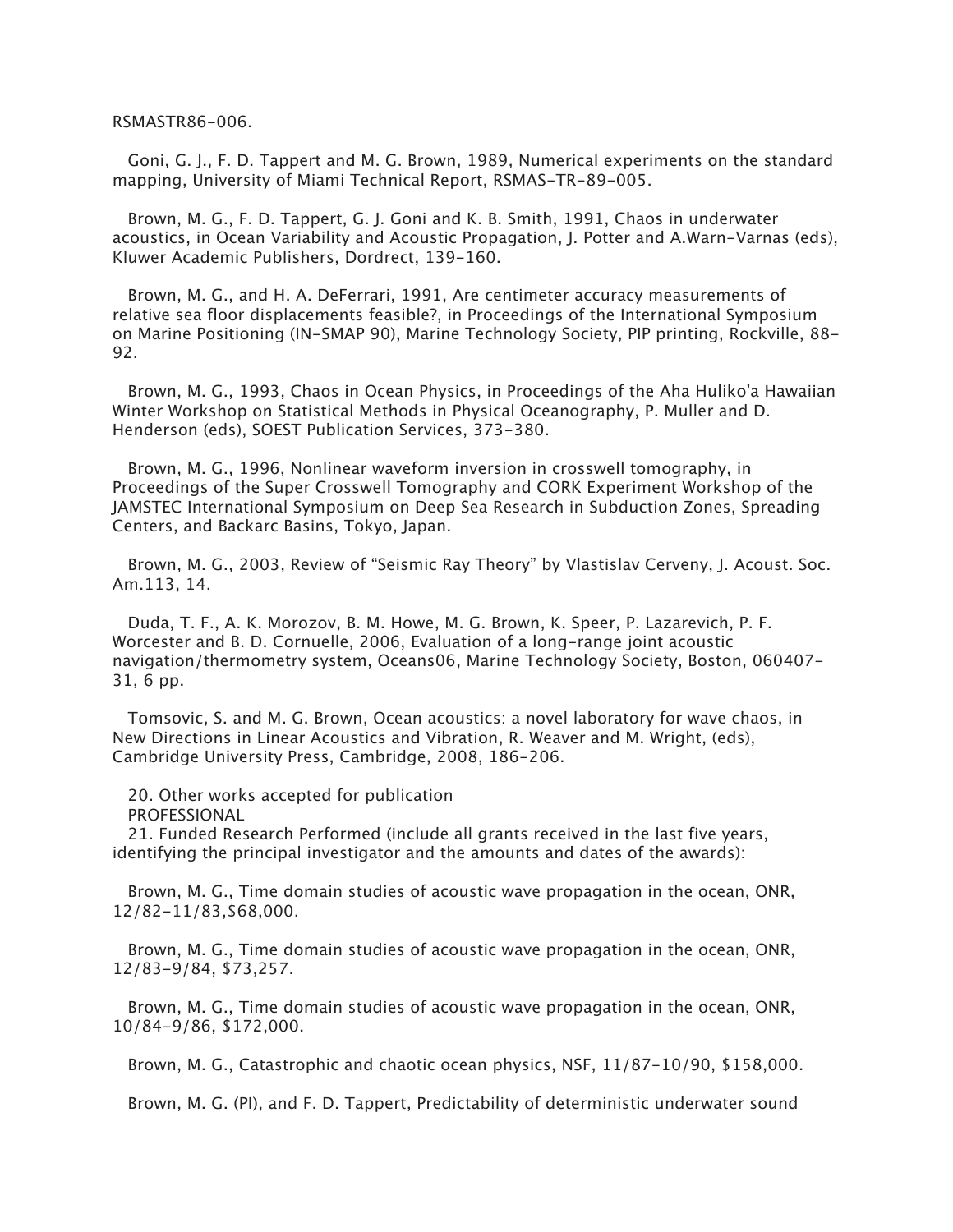fields,

ONR, 10/88-9/90, \$240,000.

 Tappert, F. D. (PI), and M. G. Brown, Full wave reverberation modeling, ONR, 10/90-9/92, \$442,000.

Brown, M. G., Empirical nonlinear ocean dynamics, ONR, 10/90-9/92, \$124,000.

 Brown, M. G. (PI), F. D. Tappert and J. Willemsen, Wave chaos in ocean acoustics, NSF, 10/91-9/93, \$250,000.

Brown, M. G., Low-order nonlinear ocean dynamics, ONR, 10/92-9/94, \$115,000.

 Brown, M. G. (PI), H. A. DeFerrari, F. D. Tappert, T. Yamamoto and H. Nguyen, Acoustics local area network, ONR, 10/92-9/94, \$185,765.

 Brown, M. G., Analysis of measured spatio-temporal sound fields in deep and shallow water, ONR, 10/92-9/94, \$229,979.

Brown, M. G., Global acoustic propagation modelling, ARPA via SIO, 4/93-3/94, \$80,000.

 Brown, M. G., Analysis of measured spatio-temporal sound fields in deep and shallow water (AASERT supplement), ONR, 6/93-5/96, \$70,394.

 Brown, M. G., Transient wave propagation in underwater acoustics: theory and applications, ONR, 10/94-9/96, \$240,000.

 Brown, M. G. (PI), and T. Yamamoto, Nonlinear waveform inversion in crosswell tomography, ONR, 10/94-9/96, \$120,000.

 Brown, M. G., Semiclassical approximations and predictability in ocean acoustics, ONR, 10/96-12/97, \$149,111.

 Brown, M. G., Semiclassical approximations and predictability in ocean acoustics, ONR, 10/97-9/99, \$280,000.

Brown, M. G., Ocean surface gravity wave kinematics, NSF, 3/98-2/01, \$225,000.

 Brown, M. G., Semiclassical approximations and predictability in ocean acoustics, ONR, 10/99-9/01, \$300,000.

 Brown, M. G., Predictability limitations of long-range sound propagation, ONR, 1/02- 12/02, \$100,000.

 Brown, M. G., Predictability limitations of long-range sound propagation, ONR, 1/03- 12/05, \$482,000.

 Beron-Vera, F. J. (PI), M. J. Olascoaga, M. G. Brown and H. Kocak, Nonintegrable Hamiltonian systems in ocean dynamics, NSF, 9/04-8/08, \$950,000.

 Brown, M. G., Long-range underwater sound propagation: environmental variability, signal stability and signal coherence, ONR, 1/06-12/08, \$504,000.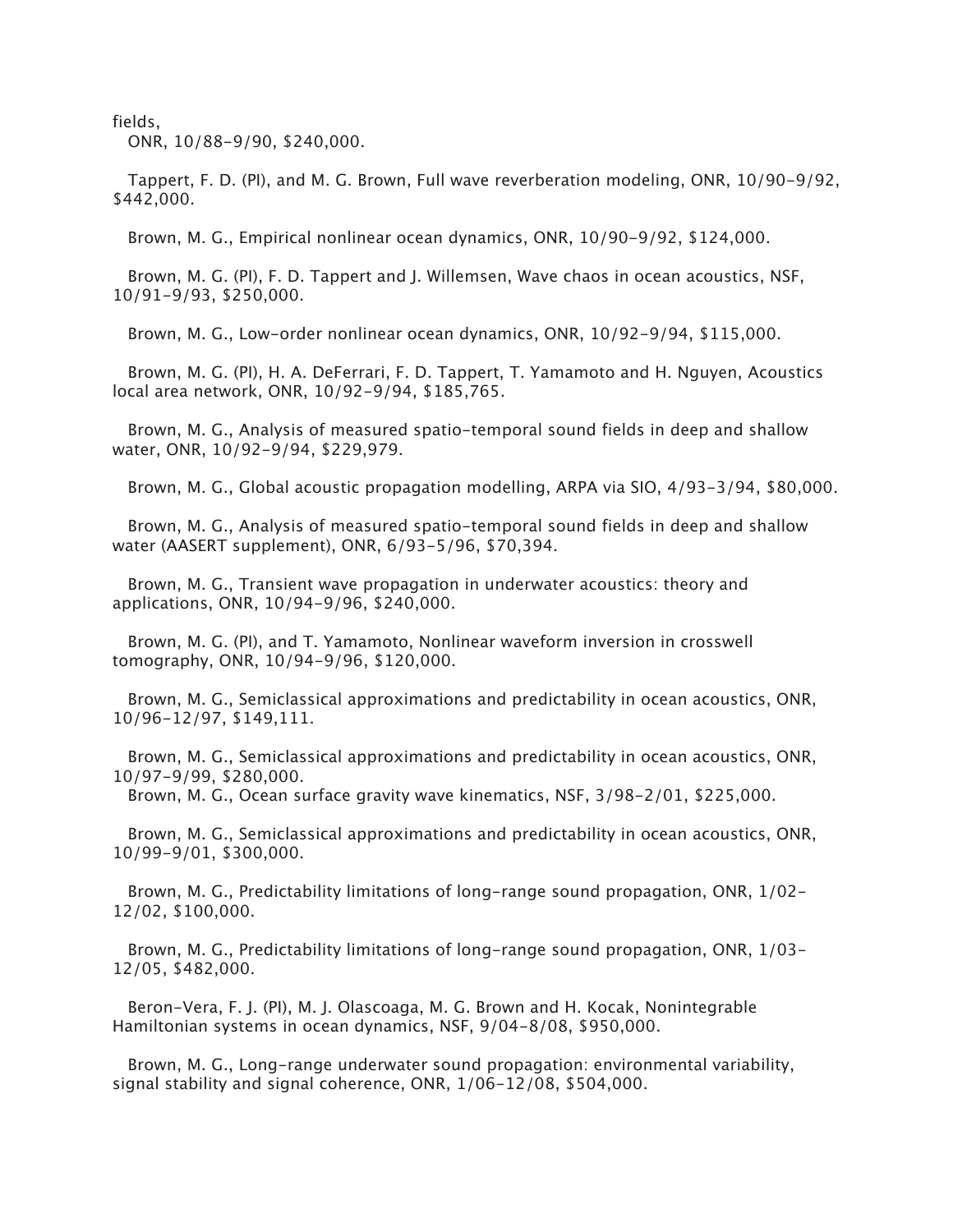Beron-Vera, F. J. (PI), M. J. Olascoaga, M. G. Brown and H. Kocak, Nonintegrable Hamiltonian systems in geophysical fluid dynamics, NSF, 9/08-8/12, \$763,000.

 Brown, M. G., Long-range underwater sound propagation: environmental variability, signal stability and signal coherence, ONR, 1/09-12/11, \$519,000.

 Brown, M. G., Ocean remote sensing using ambient noise, NSF, 10/11-9/14, \$475,000. Brown, M. G., Long-range underwater sound propagation: environmental variability, signal stability and signal coherence, ONR, 1/12-12/14, \$390,000.

22. Editorial responsibilities:

 Referee for Journal of Geophysical Research (Oceans and Solid Earth sections), Journal of the Acoustical Society of America, Journal of Physical Oceanography, Geophysical Journal of the Royal Astronomical Society/Geophysical Journal International, Journal of Fluid Mechanics, Reviews of Geophysics, Wave Motion, Nature, Science, Geophysical Research Letters, Physics of Fluids/Physics of Fluids A, Radio Science, Journal of Atmospheric and Oceanic Technology, Bulletin of the Seismological Society of America, Nonlinear Processes in Geophysics, Deep-Sea Research, IEEE Journal of Ocean Engineering, Journal of Sound and Vibration, Journal of Nonlinear Science, Journal of Computational Acoustics, European Journal of Mechanics, Physics Letters A, Encyclopedia of Applied Physics, Office of Naval Research (proposals), National Science Foundation (proposals). Professional and Honorary Organizations (member; officer; date)

23. Honors and Awards:

 Recipient of 1989 A. B. Wood Medal and Prize of the Institute of Acoustics, U.K., for important contributions to underwater acoustics.

Fellow, Acoustical Society of America, 2004-present

24. Post-Doctoral Fellowships:

 25. Other Professional Activities (e.g., papers presented; performances; conference proceedings; seminar or conference panel member; catalogue work; etc.):

## Sea Time

 Participant on several short (day-week) acoustical oceanography cruises. Chief Scientist on six two-day cruises in the Florida Straits on the RV Walton Smith to deploy/recover acoustical oceanography instrumentation.

## Patent

 Yamamoto, T., M. Brown, T. Torii and A. Berman, Bottom shear modulus profiler, U. S. Patent

No. 4,807,199, granted 1989.

## Abstracts and Poster Papers

 The Ocean Tomography Group, 1982, Ocean acoustic tomography, EOS Trans. Am. Geophys. Union 63, 361.

 Brown, M. G., 1983, Linearized travel time, intensity and waveform inversions - A comparison, J. Acoust. Soc. Am. Suppl. 73, S37. (Invited paper)

 Brown, M.G., 1983, Impulsive wave propagation and the cuspoid caustics, J. Acoust. Soc. Am. Suppl. 74, S97.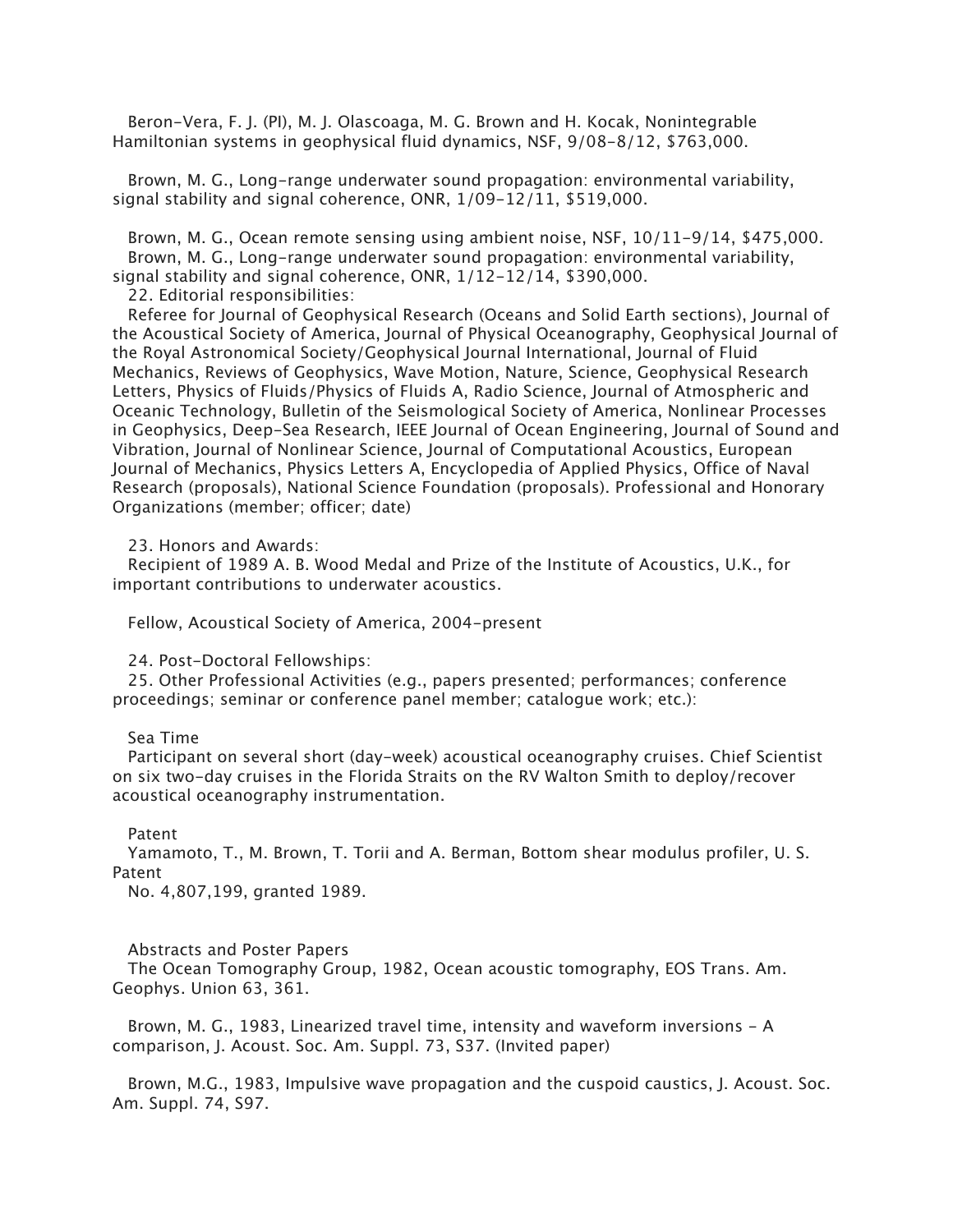Brown, M. G., 1983, Impulsive wave propagation and the elliptic, hyperbolic, and parabolic umbilic caustics, J. Acoust. Soc. Am. Suppl. 74, S97.

 Brown, M. G., and F. D. Tappert, 1984, Catastrophe theory, caustics and travel time diagrams, J. Acoust. Soc. Am. Suppl. 75, S25.

 Brown, M. G., and F. D. Tappert, 1984, Catastrophe theory, caustics and travel time diagrams in seismology, Terra Cognita, May.

 Brown, M. G., 1984, Numerical considerations in ray tracing and ray expansions of the acoustic waveeld, J. Acoust. Soc. Am. Suppl. 76, S39.

 Brown, M. G., and B. K. Emmett, 1985, Edge diffraction of transient nondispersive waves – Theory and experiment, J. Acoust. Soc. Am. Suppl. 77, S61.

 Brown, M. G., 1985, Transient waveelds and caustics, URSI North American Radio Science Meeting, Vancouver, Canada, 132. (Invited paper)

 Brown, M. G., and F. D. Tappert, 1985, Causality, caustics and the structure of transient wave-fields, J. Acoust. Soc. Am. Suppl. 78, S22.

 Brown, M. G., 1985, Vortex generation on a beta-plane, EOS Trans. Am. Geophys. Union 66, 933-934.

 Brown, M. G., 1986, On the singularity index and the unfolding of the diffraction catastrophes, J. Acoust. Soc. Am. Suppl. 80, S91.

 Brown, M. G., 1986, Catastrophic constraints and the kinematic inverse problem, EOS Trans. Am. Geophys. Union 67, 1098-1099.

 Brown, M. G., and P. E. Bullwinkel, 1987, Matched catastrophe deconvolution with application to the inversion of marine seismic refraction data, J. Acoust. Soc. Am. Suppl. 82, S73.

 Tappert, F. D., M. G. Brown, D. R. Palmer and H. F. Bezdek, 1988, Chaos in underwater acoustics, J. Acoust. Soc. Am. Suppl. 83, S36. (Invited paper)

 Palmer, D. R., M. G., Brown, F. D. Tappert and H. F. Bezdek, 1988, Chaotic behavior of ray trajectories in a range-dependent ocean environment, J. Acoust. Soc. Am. Suppl. 83, S37.

 Tappert, F. D. and M. G. Brown, 1988, Chaos in shallow water propagation, J. Acoust. Soc. Am. Suppl. 83, S37.

 Bezdek, H. F., D. R. Palmer, M. G. Brown and F. D. Tappert, 1988, Chaos in nonseparable wave propagation problems, Nonlinear Dynamical Systems Symposium, Santa Cruz, CA.

 Brown, M. G., F. D. Tappert, D. R. Palmer and H. F. Bezdek, 1988, Chaos in nonseparable wave propagation problems, 17th Intl. Conf. on Mathematical Geophysics, Barcelona.

 Tappert, F. D., G. J., Goni and M. G. Brown, 1988, Chaos and hyperchaos in shallow water acoustics, J. Acoust. Soc. Am. suppl. 84, S152.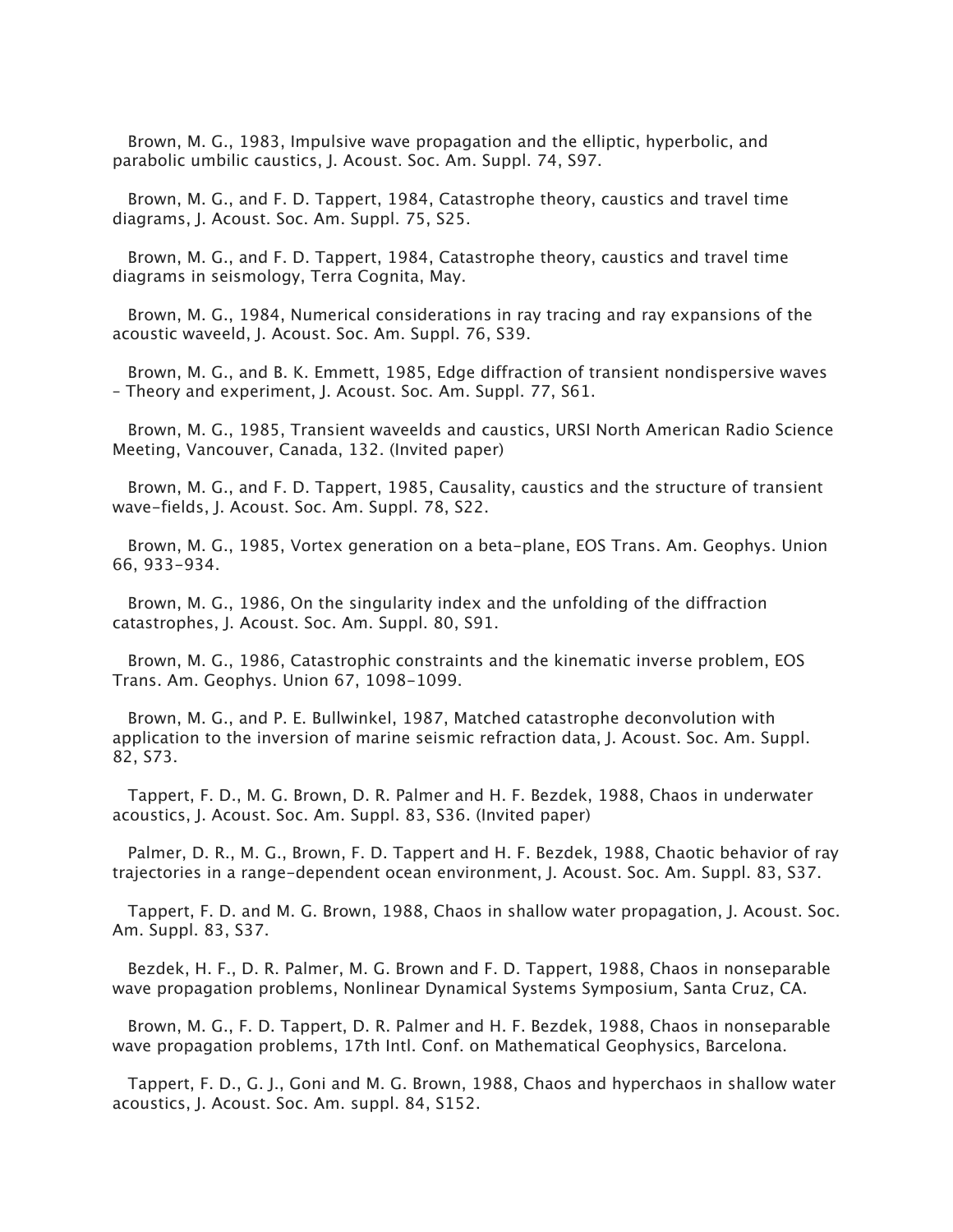Brown, M. G., and F. D. Tappert, 1989, Oceanographic applications of chaos in Hamiltonian systems, ONR Nonlinear Oceanography Workshop, APL, Johns Hopkins Univ.

 Tappert, F. D., M. G. Brown and G. Go~ni, 1989, Exponential growth of multipaths under chaotic conditions in a simple deterministic range-dependent waveguide, J. Acoust. Soc. Am. Suppl. 85, S70.

 Brown, M. G., F. D. Tappert, G. J. Go~ni and K. B. Smith, 1989, Chaos in underwater acoustics, Institute of Acoustics Sonar Signal Processing Conference, University of Technology, Loughborough, U. K. (Invited paper)

 Brown, M. G., K. B. Smith and F. D. Tappert, 1990, Sound ray chaos induced by oceanic internal waves and mesoscale structure, J. Acoust. Soc. Am. Suppl. 86, S55.

 Tappert, F. D., M. G. Brown and G. J. Go~ni, 1990, A search for wave chaos in a simple range-dependent underwater acoustic waveguide, J. Acoust. Soc. Am. Suppl. 86, S55.

 Brown, M. G., F. D. Tappert and G. J. Go~ni, 1990, An investigation of sound ray dynamics in a range-dependent model of the ocean volume using an area preserving mapping, J. Acoust. Soc. Am. Suppl. 86, S130.

 Brown, M. G., and K. B. Smith, 1990, Stirring the ocean by chaotic advection: an analysis of SOFAR float trajectories, IUTAM Symposium on Fluid Mechanics of Stiring and Mixing, UCSD, August 20-24.

 Brown, M. G., and H. A. DeFerrari, 1990, A system for the precise measurement of relative seafloor displacements using acoustic phase information, International Symposium on Marine Positioning, Miami, 15-19 October.

 Bauer, S. T., and M. G. Brown, 1991, Empirical low-order El Nino dynamics, The Oceanography Society meeting, St. Petersburg, 25-29 March.

 Brown, M. G., 1991, Chaos in small amplitude surface gravity waves over slowly varying bathymetry, ONR Nonlinear Ocean Waves Workshop, APL, Johns Hopkins University, 30-31 May.

 Brown, M. G., and K. B. Smith, 1991, Stirring the oceans by chaotic advection, IAPSO-IUGG meeting Vienna, August 11-24. (Invited paper)

 Brown, M., F. Tappert, K. Smith, G. Goni and S. Sundaram, 1991, Linear waves, rays and chaos, IAPSO-IUGG meeting, Vienna, August 11-24.

 Bauer, S. T., and M. G. Brown, 1991, Empirical low-order El Ni~no dynamics, IAPSO-IUGG meeting, Vienna, August 11-24.

 Tappert, F. D., K. B. Smith and M. G. Brown, 1992, Chaos in ocean acoustic waveguides, SIAM 40th anniversary meeting, Los Angeles.

 Brown, M. G., 1992, A Maslov-Chapman wave-field representation for broadband, wideangle, oneway propagation in range-dependent environments, J. Acoust. Soc. Am. Suppl. 92, S273.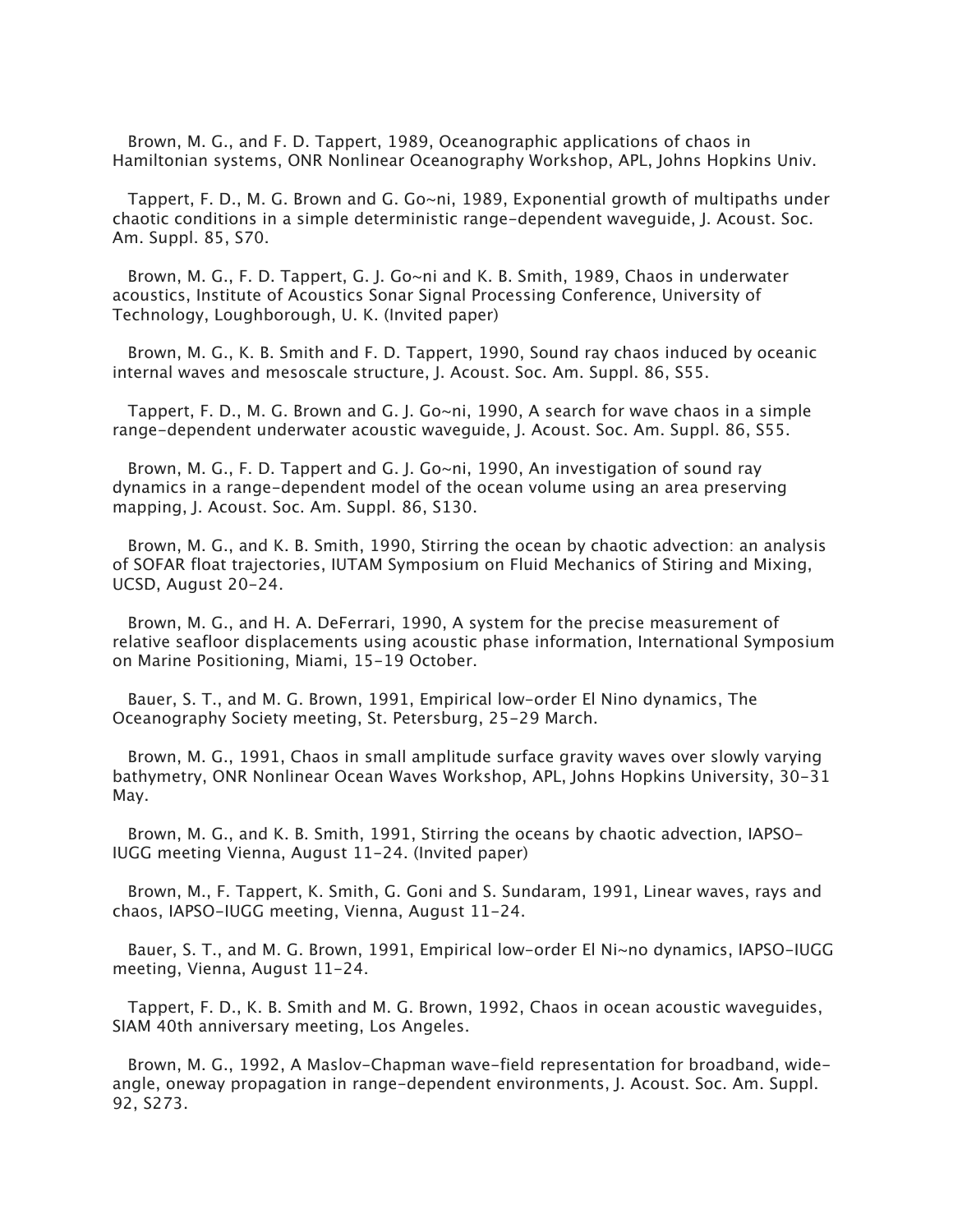Brown, M. G., 1993, Chaotic ocean dynamics: A critical assessment, Aha Huliko'a Hawaiian Winter

Workshop, University of Hawaii, January 12-15. (Invited paper)

 DeFerrari, H. A., M. G. Brown, F. D. Tappert, C. Monjo and L. Nghiem-Phu, 1993, Fluctuations and predictability of sound propagation at moderate frequencies in bottomlimited sound channels, J. Acoust. Soc. Am. Suppl. 93, S2270.

 Tappert, F. D., M. G. Brown, H. A. DeFerrari, C. Monjo and L. Nghiem-Phu, 1993, Modeling issues for predicting sound propagation at moderate frequencies in bottomlimited sound channels, J. Acoust. Soc. Am. Suppl. 93, S2270.

 Brown, M. G., and S. T. Bauer, 1993, Empirical low-order ocean-atmosphere dynamics?, AGU Chapman Conference on Fractals, Chaos, and Predictability in Oceanography and Meteorology, Galway, Ireland, September 20-22. (Invited paper)

 Brown, M. G., 1994, Global acoustic propagation modelling using MaCh1, J. Acoust. Soc. Am. Suppl. 95, 2880.

 Brown, M. G., and R. M. Samelson, 1995, Particle motion in vorticity-conserving, twodimensional incompressible flows, European Geophysical Society meeting, Hamburg, April 3-8. (Invited paper)

 Brown, M. G., and J. Viechnicki, 1995, On the feasibility of modal group delay-based tomography in the deep ocean, J. Acoust. Soc. Am. Suppl. 97, 3235.

 Tappert, F. D., and M. G. Brown, 1995, Accuracy of parabolic approximations for travel time, J. Acoust. Soc. Am. Suppl. 97, 3313.

 Brown, M. G., and M. Ianniruberto, 1996, A numerical investigation of the validity of a ray-based acoustic wave-field expansion, J. Acoust. Soc. Am. Suppl. 100, 2833.

 Brown, M. G., and F. D. Tappert, 1997, An overview of ray chaos, J. Acoust. Soc. Am. Suppl.

101, 3115. (Invited paper)

 Brown, M. G., M. A. Wolfson and F. D. Tappert, 1997, A numerical investigation of semiclassical predictability in the presence of chaotic ray motion, J. Acoust. Soc. Am. Suppl. 101, 3117.

 Brown, M. G., 1997, Stochastic ray theory, chaos and precictability, J. Acoust. Soc. Am. Suppl. 101, 3117.

 Viechnicki, J., M. G. Brown and the ATOC group, 1998, Constraints on ocean internal wave spectra from long-range acoustic transmission data, J. Acoust. Soc. Am. Suppl. 103, 2789.

 Brown, M. G., and J. Viechnicki, 1999, Ray methods in long-range underwater sound propagation: recent results, ICTCA-99, Trieste.

Brown, M. G., 1999, A ray perspective of stochastic volume scattering of sound in the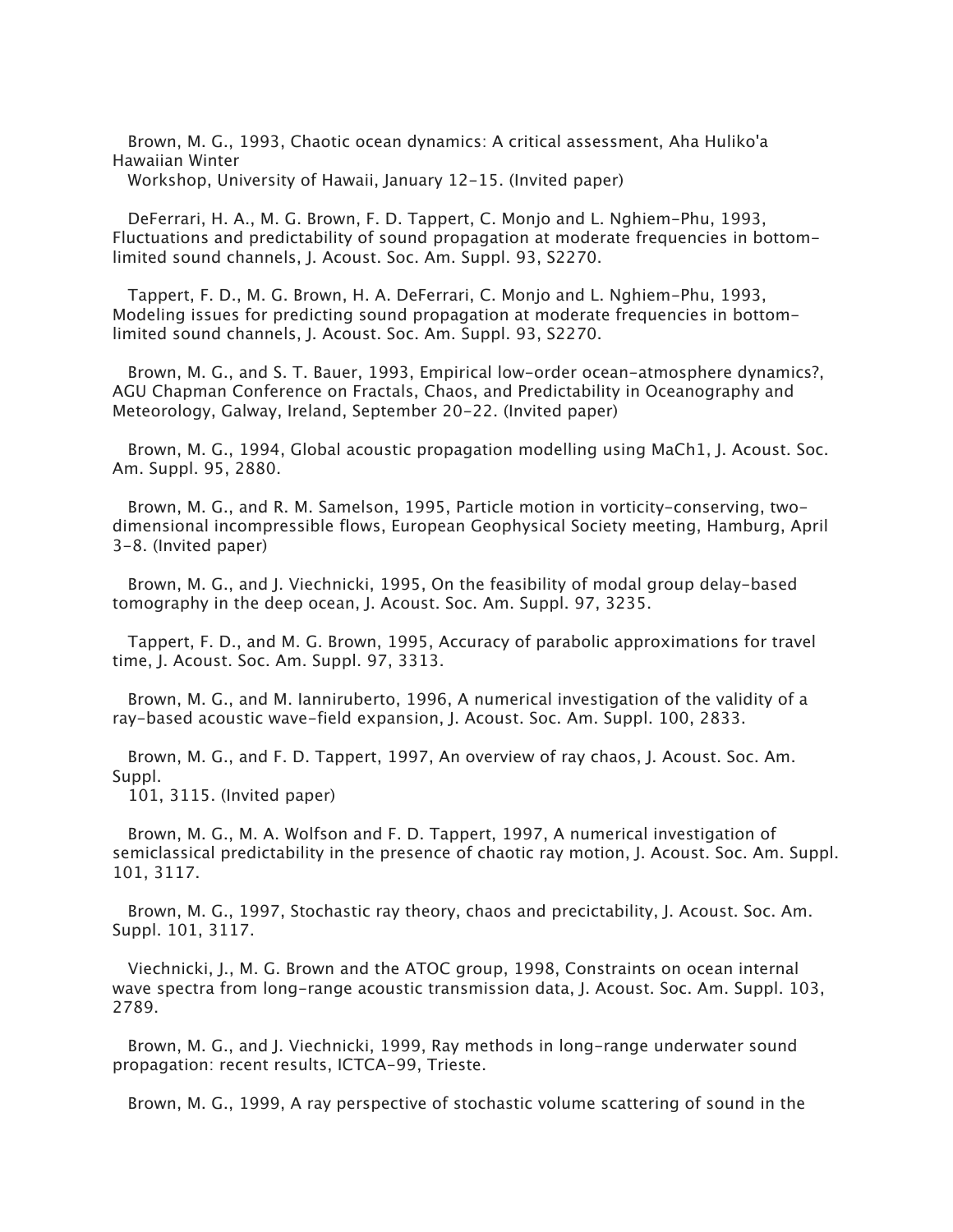ocean, Institute of Acoustics Conference on Stochastic Volume and Surface Scattering in Underwater Acoustics, Robinson College, Cambridge University, U. K.

 Brown, M. G., J. A. Colosi, A. L. Virovlyansky, G. M. Zaslavsky, S. Tomsovic and M. A. Wolfson, 2000, Ray dynamics in the AET experiment, J. Acoust. Soc. Am. Suppl. 108, 2578.

 Reeder, S., M. Brown and J. Dunion, 2003, Wave hindcasting for hurricane Bonnie, 57th Interdepartmental Hurricane Conference (NOAA), Miami.

 Brown, M. G., 2003, Waves, rays and the predictability of underwater sound fields, J. Acoust. Soc. Am. Suppl. 113, 2185. (Invited paper)

 F. J. Beron-Vera and M. G. Brown, 2004, Ray and Travel time stability in weakly rangedependent sound channels, J. Acoust. Soc. Am. Suppl. 115, 2579.

 Brown, M. G., F. J. Beron-Vera, I. Rypina and I. A. Udovydchenkov, 2004, Wave-field stability in weakly range-dependent sound channels, J. Acoust. Soc. Am. Suppl. 115, 2579.

 Brown, M. G., F. J. Beron-Vera, I. Rypina and I. A. Udovydchenkov, 2004, and wave-field statistics, J. Acoust. Soc. Am. Suppl. 116, 2609. (Invited paper)

 Beron-Vera, F. J., I. A. Udovydchenkov, I. Rypina and M. G. Brown, 2004, Acoustic beam dynamics in deep ocean environments, J. Acoust. Soc. Am. Suppl. 116, 2609.

 Rypina, I., I. A. Udovydchenkov, M. G. Brown, and F. J. Beron-Vera, 2004, A simple transformation of the environment eliminates standard PE phase errors, J. Acoust. Soc. Am. Suppl. 116, 2635.

 Udovydchenkov, I. A., I. Rypina, M. G. Brown, and F. J. Beron Vera, 2004, A very simple transformation of the environment significantly reduces Thomson-Chapman phase errors, J. Acoust. Soc. Am. Suppl. 116, 2635.

 Udovydchenkov, I. A., and M. G. Brown, 2006, Modal group time spreads in weakly rangedependent deep ocean environments, J. Acoust. Soc. Am. Suppl. 120, 3062.

 Rypina, I. I., and M. G. Brown, 2006, Fresnel zones in inhomogeneous media , J. Acoust. Soc. Am. Suppl. 120, 3061.

 Udovydchenkov, I. A., M. G. Brown, P. F. Worcester, M. A. Dzieciuch, L. J. van Uelen, J. A. Mercer, B. M. Howe and R. K. Andrew, 2006, Mode processing of transient signals using a deficient vertical array, with application to LOAPEX measurements, J. Acoust. Soc. Am. Suppl. 120, 3022.

 Beron-Vera, F. J., and M. G. Brown, 2006, A partial theory of phase coherence loss in deep ocean propagation, J. Acoust. Soc. Am. Suppl. 120, 3062.

 Rypina, I. I., M. G. Brown, F. J. Beron-Vera, H. Kocak, M. J. Olascoaga and I. A. Udovydchenkov, 2007, On the Lagrangian dynamics of atmospheric zonal jets and the permeability of the stratospheric polar vortex, EOS Trans. Am. Geophys. Union 88(52) Fall Meet. Suppl., Abstract A51F-11.

Beron-Vera, F. J., M. G. Brown, M. J. Olascoaga, I. I. Rypina, H. Kocak and I. A.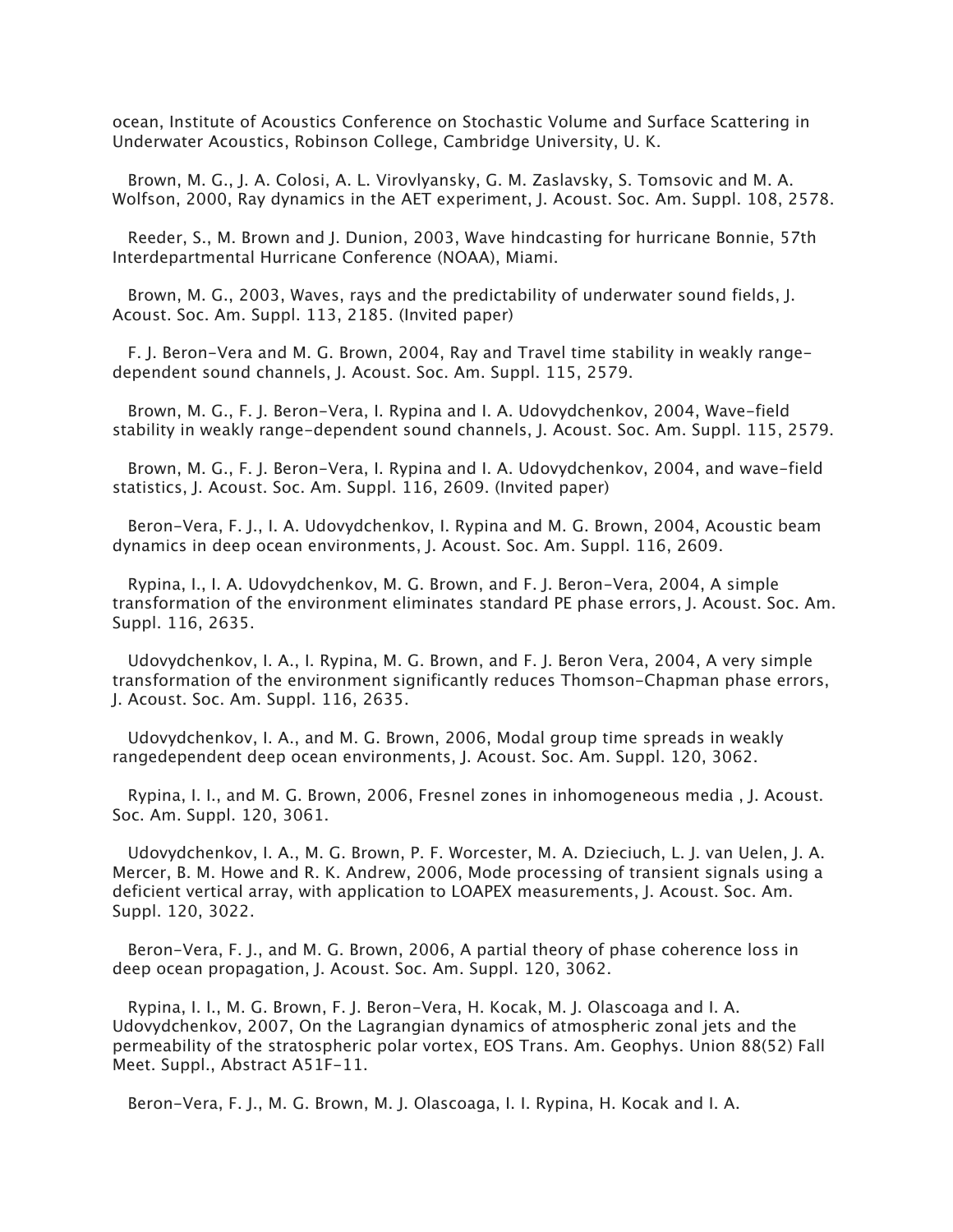Udovydchenkov, 2007, Zonal jets as transport barriers in planetary atmospheres, EOS Trans. Am. Geophys. Union 88(52) Fall Meet. Suppl., Abstract P51A-202.

 Rypina, I. I., L. J. Pratt, M. G. Brown, I. A. Udovydchenkov and H. Kocak, 2008, Transport and mixing in oceanic surface ows. NLOA 2008 Workshop.

 Rypina, I. I., I. A. Udovydchenkov and M. G. Brown, 2008, Resonant forward scattering of sound in deep ocean environments, J. Acoust. Soc. Am. Suppl. 124, 2598.

 Udovydchenkov, I. A., M. G. Brown and T. Duda, 2008, Low mode-number scattering of transient signals in the deep ocean, J. Acoust. Soc. Am. Suppl. 124, 2598.

 Brown, M. G., F. J. Beron-Vera, I. A. Udovydchenkov and I. I. Rypina, , 2009, Coherence in longrange deep ocean propagation, J. Acoust. Soc. Am. Suppl. 125, 2491. (Invited paper)

 Rypina, I. I., I. A. Udovydchenkov, T. F. Duda and M. G. Brown, 2009, Resonant forward scattering of sound in the deep ocean by internal tides, J. Acoust. Soc. Am. Suppl. 125, 2501.

 Brown, M. G., I. A. Udovydchenkov and I. I. Rypina, , 2009, Ray methods in long-range deep ocean sound propagation, J. Acoust. Soc. Am. Suppl. 126, 2158. (Invited paper)

 Brown, M. G., F. J. Beron-Vera, M. J. Olascoaga and H. Kocak, 2010, Evidence of persistent transport barriers in the Southern Ocean, Ocean Sciences Meeting, Portland, PO54B-03.

 Rypina, I. I., I. A. Udovydchenkov, M. G. Brown and B. Dushaw, 2010, Mode filters and energy conservation, J. Acoust. Soc. Am. Suppl. 127, 1819.

 Udovydchenkov, I. A., M. G. Brown and I. I. Rypina, 2010, Sound propagation in strongly range- dependent deep ocean environments with application to the Philippine Sea, J. Acoust. Soc. Am. Suppl. 128, 2387.

 Brown, M. G., 2011, Noise interferometry in the geometric limit in a multipathing environment, J. Acoust. Soc. Am. Suppl. 129, 2496.

 Brown, M. G., F. J. Beron-Vera, M. J. Olascoaga and H. Kocak, Elliptic Lagrangian coherent structures in geophysical flows, EOS Trans. Am. Geophys. Union xx(yy) Fall Meet. Suppl., Abstract NG41B-03 . (invited presentation)

 Brown, M. G., F. J. Beron-Vera, M. J. Olascoaga and H. Kocak, KAM-like Lagrangian Coherent Structures in geophysical flows, AIMS conference on dynamical systems, Orlando, July, 2012. (in- vited presentation)

 Godin, O. A., N. A. Zabotin, L. Zabotina, J. S. Ball, M. G. Brown and N. J. Williams, 2014, Acoustic noise interferometry in the Straits of Florida at 100 m depth: A ray-based interpretation, J. Acoust. Soc. Am. Suppl. 135, 2167.

 Brown, M. G., N. J. Williams, G. Banker, O. A. Godin, N. A. Zabotin and L. Zabotina, 2014, Acoustic noise interferometry in the Straits of Florida at 100 m depth: A rmode-based interpreta- tion, J. Acoust. Soc. Am. Suppl. 135, 2167.

 Brown, M. G., N. J. Williams, X. Zang, O. A. Godin, N. A. Zabotin and L. Zabotina, 2014, Acous- tic noise interferometry in the Straits of Florida at 600 m depth: Preliminary results, J. Acoust. Soc. Am. Suppl. 135, 2167.

 Udovydchenkov, I. A., M. G. Brown, T. F. Duda, P. F. Worcester, M. A. Dzieciuch, J. A. Mercer, R. K. Andrew, B. M. Howe and J. A. Colosi, 2014, Weakly dispersive modal pulse propagation in the North Pacific Ocean, J. Acoust. Soc. Am. Suppl. 135, 2430.

Zang, X., M. G. Brown, O. A. Godin, N. A. Zabotin and L. Zabotina, 2014, Waveform